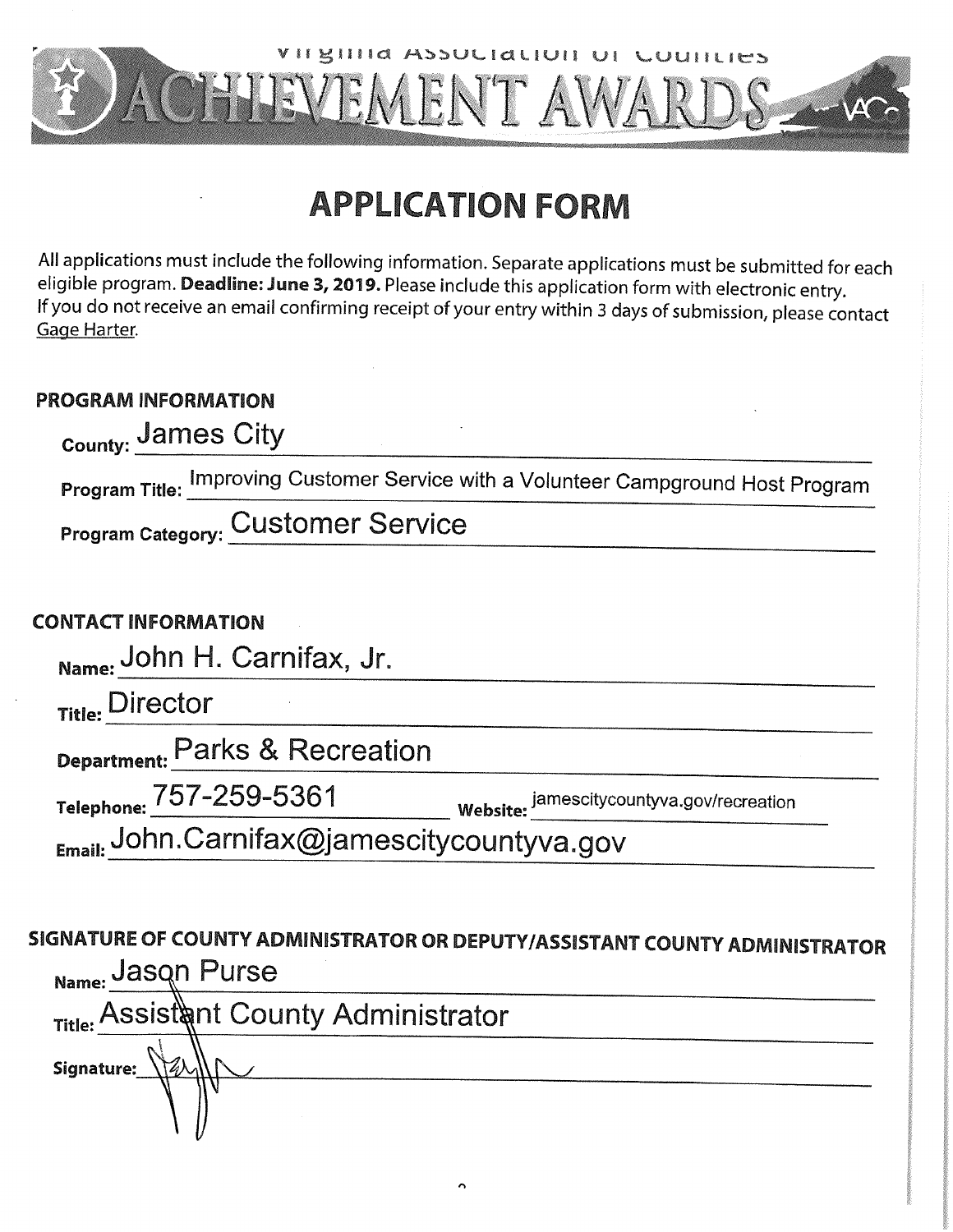

# **2019 VACo Achievement Award Nomination**  *"Improving Customer Service with a Volunteer Campground Host Program"*

#### **Executive Summary**

A recurring challenge and common complaint about the operation of Chickahominy Riverfront Park's (CRP) 120-site campground has been the absence of a staff presence during the overnight hours, ranging from 12 to 15 hours. Due to budget limitations, there has never been an on-site point of contact for campers to address noise/behavior complaints, restroom cleanliness, security or other issues of concern to patrons after park staff leave for the day.

In an effort to improve the level and quality of customer service after-hours at CRP, the Volunteer Campground Host Program was initiated to provide overnight coverage during the busiest camping months. As a model for other agencies to use, the basic concept of the program provides a free campsite to the hosts in exchange for their work during a three-month term of service.

The presence of an overnight point-of-contact proved to be a highly successful endeavor for all involved but, ultimately, and as we hoped, our campground customers benefitted the most! They enjoyed: cleaner and sufficiently stocked bathhouses; help with after-hours' check-in and locating their assigned campsite; a mediator to address quiet hour/other violations; reporting of/responding to maintenance and repair issues; and, overall, a good neighbor to assist them with information and any other needs they had. Campers were very pleased with the program and appreciated having the hosts available to them, while staff gained important information about issues occurring overnight and were able to address them more efficiently and effectively.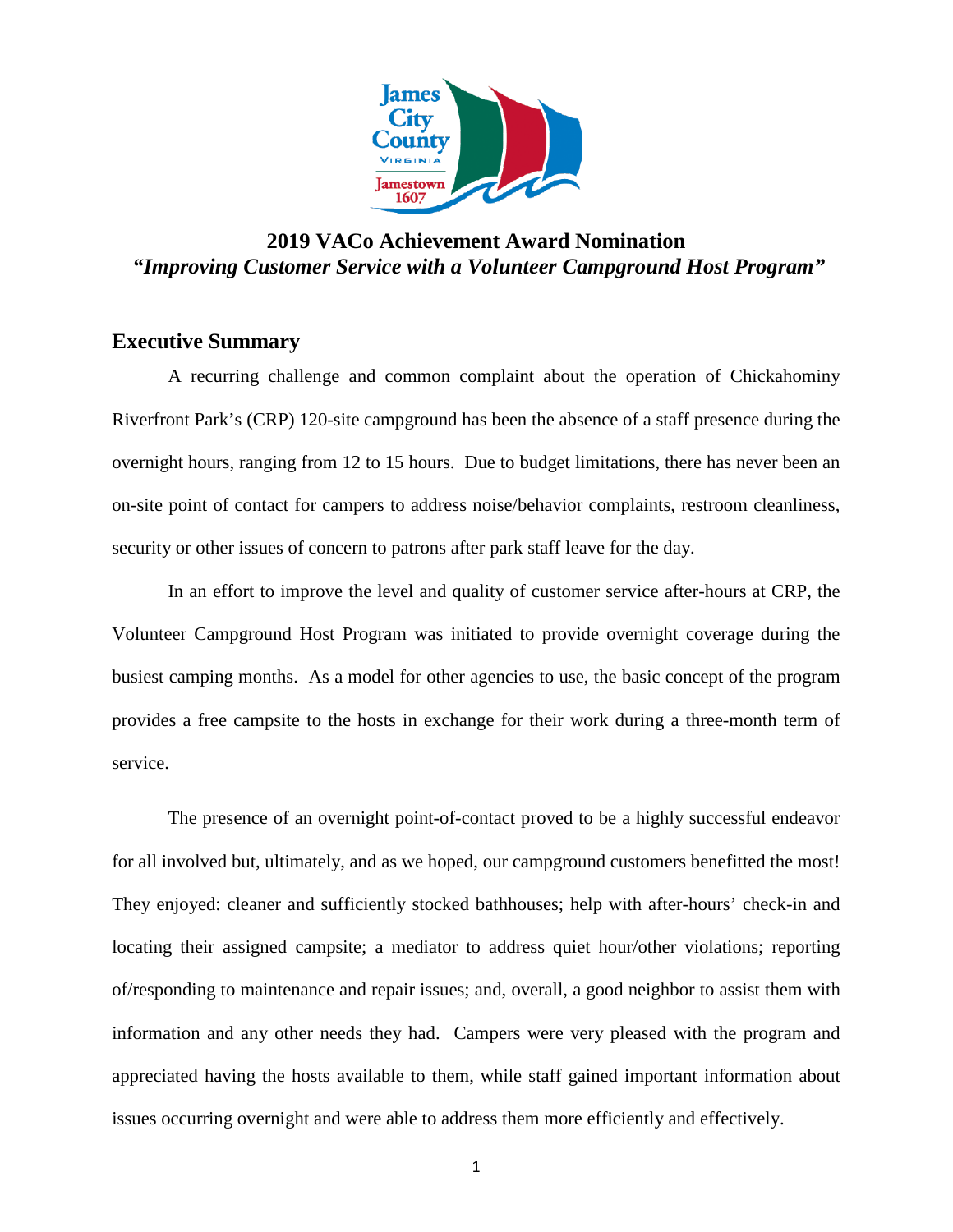### **Overview**

A recurring challenge and common complaint about the operation of Chickahominy Riverfront Park's (CRP) 120-site campground has been the absence of a staff presence during the overnight hours, lacking coverage for 15 hours Monday-Thursday, and 12 hours Friday-Sunday. Due to budget limitations, there has never been an on-site point of contact for campers to address noise/behavior complaints, restroom cleanliness, security or other issues of concern to patrons after park staff leave for the day.

In an effort to improve the level and quality of customer service after-hours at CRP, staff researched the possibility of offering a volunteer campground host program as a way to provide a higher level of service to the campers without requiring an increase in the operating budget. Staff research found that these types of programs can be easily customized to whatever situation you are trying to address, and learned that hosts can perform a wide array of duties, depending on the needs of the campground operation, provide a sense of security with their presence, be available to address issues of concern and assist in emergencies, and supplement paid staff resources, all to the benefit of the customers.

The objectives of the program James City County developed were: to reduce the number of after-hours' complaints related to noise violations and maintenance issues and have on-site assistance when there were violations; improve the customers experience by extending bathhouse checks and cleaning later into the evening; and, improve the customers experience by providing campers with a consistent point of contact and assistance when checking in after-hours.

The presence of an overnight point-of-contact proved to be a highly successful endeavor for all involved but, ultimately, and as we hoped, our campground customers benefitted the most! They enjoyed cleaner and sufficiently stocked bathhouses, help with after-hours' check-in and locating their assigned campsite, a mediator to address quiet hour/other violations, reporting of/responding to maintenance and repair issues, and, overall, a good neighbor to assist them with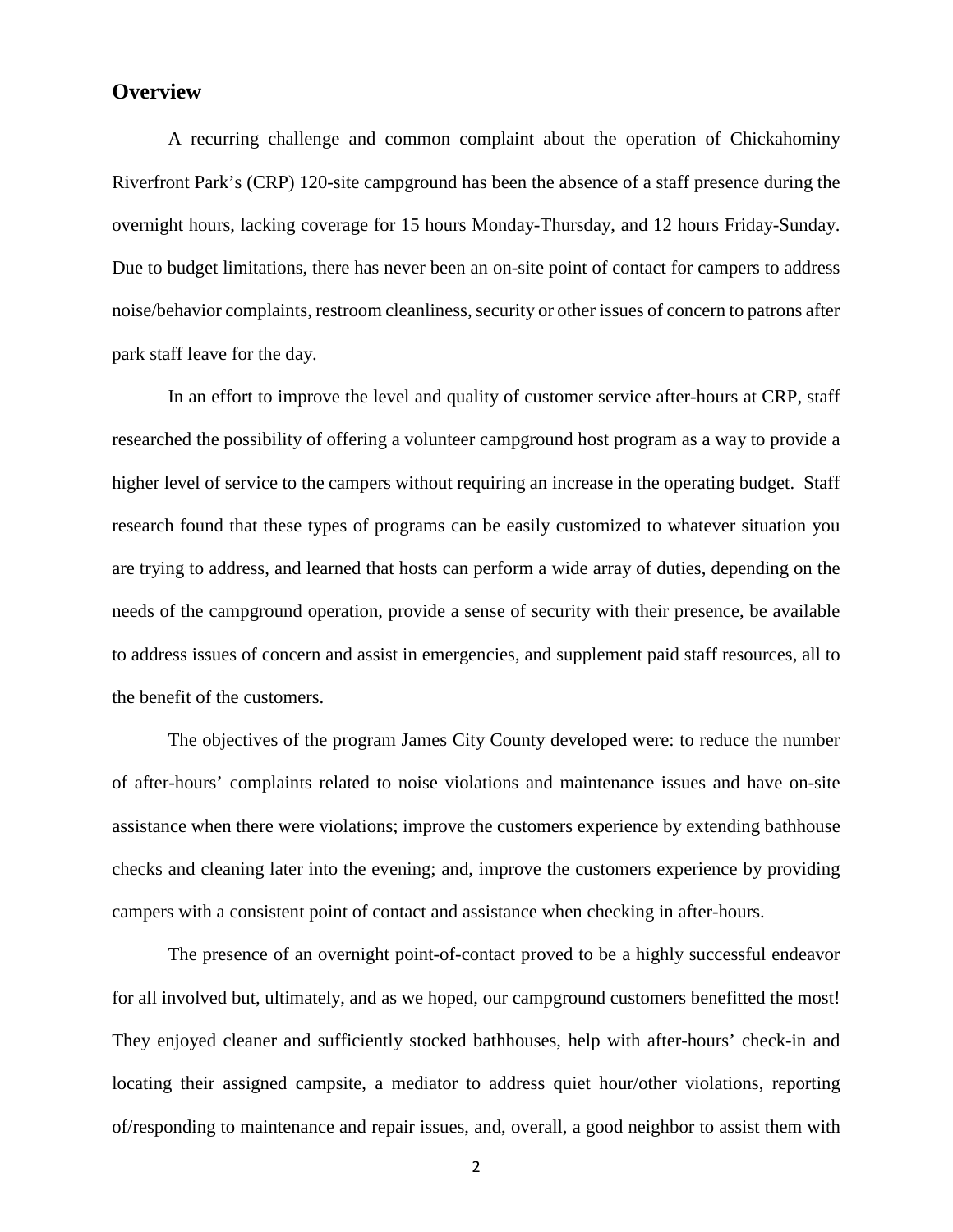information and any other needs they had. Campers were very pleased with the program and appreciated having the hosts available to them, while staff gained important information about issues occurring overnight and were able to address them efficiently and effectively. This is a program that could be implemented by and benefit other Parks and Recreation agencies looking to supplement staff resources without increasing their operating budget, or if they have experienced a budget reduction.

#### **Need for the Program (Problem, Challenge or Situation)**

Since 1980, James City County's population has been one of the fastest-growing in Virginia, and this is a trend that is projected to continue into the future. Consequently, County government has faced many issues trying to keep pace with rapid population growth. Providing and maintaining quality County parks and recreational services the population has come to enjoy has been one of these issues.

James City County began offering parks and recreational services to its citizens in 1980. Since then, the parks and recreation system has grown to include 17 parks on almost 1,600 acres, with approximately 3,700,000 park visitors and over 200,000 program participants.

In December 2001, James City County purchased the 139.42-acre, privately owned CRP property as part of its long-term planning strategy to develop a County waterfront park in this geographical area. The former Powhatan Campgrounds site offered public access to Gordon Creek and the Chickahominy River, as well as a campground, outdoor pool, driving range and other recreational amenities. The County began operating the site as a public park in 2002. Since then, many site improvements have been made and, as a result of those efforts and the park's prime location, it has become one of the most popular recreational facilities in the County and region.

Due to competing budget demands, the County has never approved funding for on-site staffing during the overnight hours for the campground, which is lacking daily coverage for 15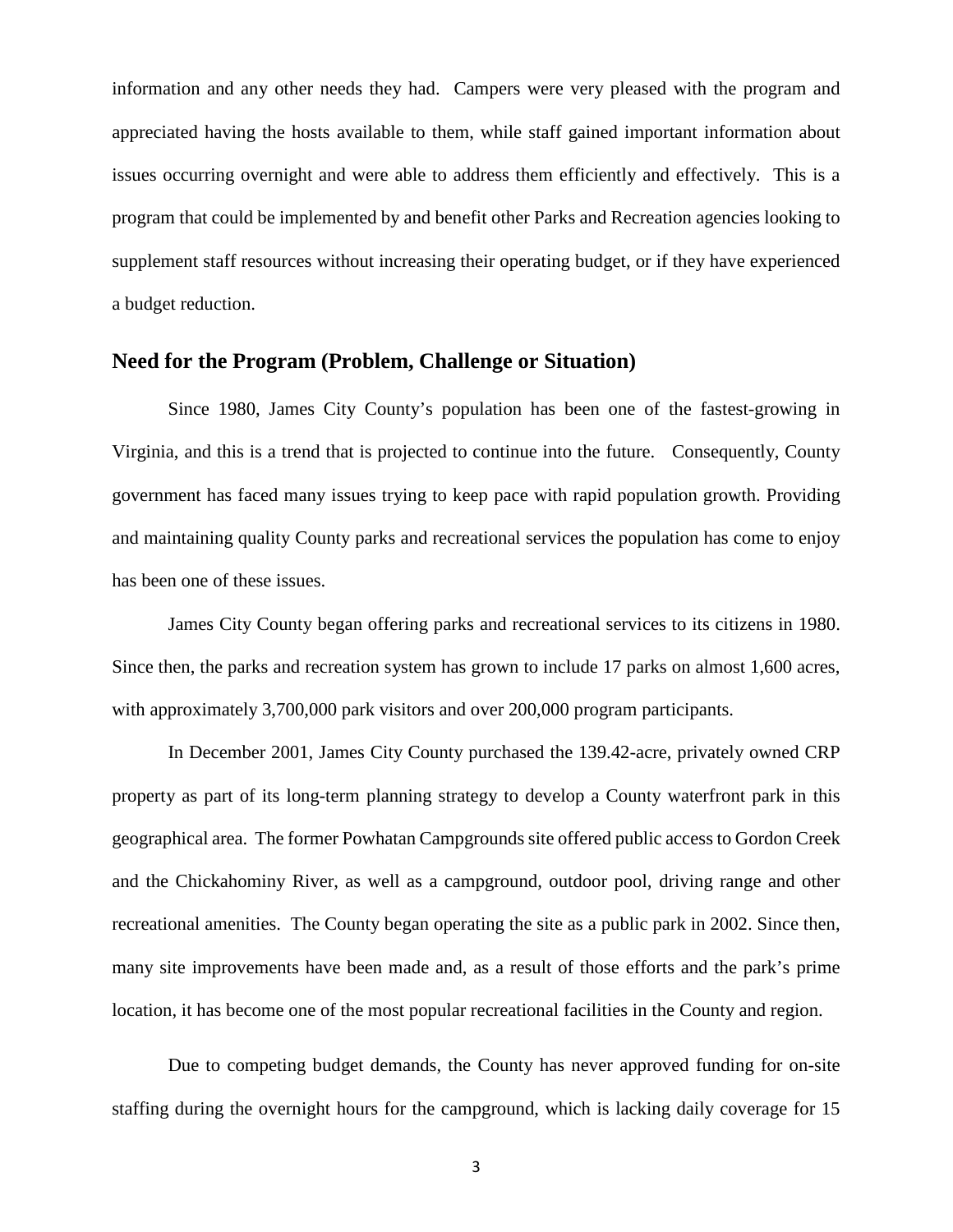hours Monday-Thursday, and 12 hours Friday-Sunday. As a result, the absence of overnight staffing has become the primary reason for ongoing complaints and issues brought to the attention of park staff from campers. In some instances, conflicts that could have been addressed by a staff person, rose to the law enforcement level, because the parties involved felt they had no other recourse.

In July 2006, a Park Ranger program was started with the goal of providing a safe and positive experience for citizens and visitors using James City County parks. Rangers work collaboratively with park staff and police officers to improve enforcement of County ordinances and regulations in parks. However, the Park Ranger staff is also limited, with only two full-time and two part-time rangers to cover a seven-day work schedule of 8 a.m. to 11 p.m. Given the number of parks and the geographical size (144 square miles) of the County they are required to cover, it's not always possible for them to be at CRP on a regular schedule or at a specific time. While beneficial, the current Ranger operation cannot provide the consistent on-site coverage to adequately address the recurring overnight issues at the campground.

## **Program Implementation**

#### **Research:**

In order to try to provide an effective solution for this situation, staff became interested in researching what are generally referred to as work camper programs that are used at some campgrounds around the country. Staff goals were to develop a program that would meet the needs of their camping customers, be operated within the existing budget, and comply with current County Code restrictions, which mandate a maximum 90-day campground stay.

What they found was that work campers were being used to fulfill a variety of roles. In some cases, work campers were used to fill a traditional park attendant role, including performing cash handling and check-in duties. Others had after-hours duties and remained on call. Many campgrounds sought couples for work campers, and while this was not a mandatory requirement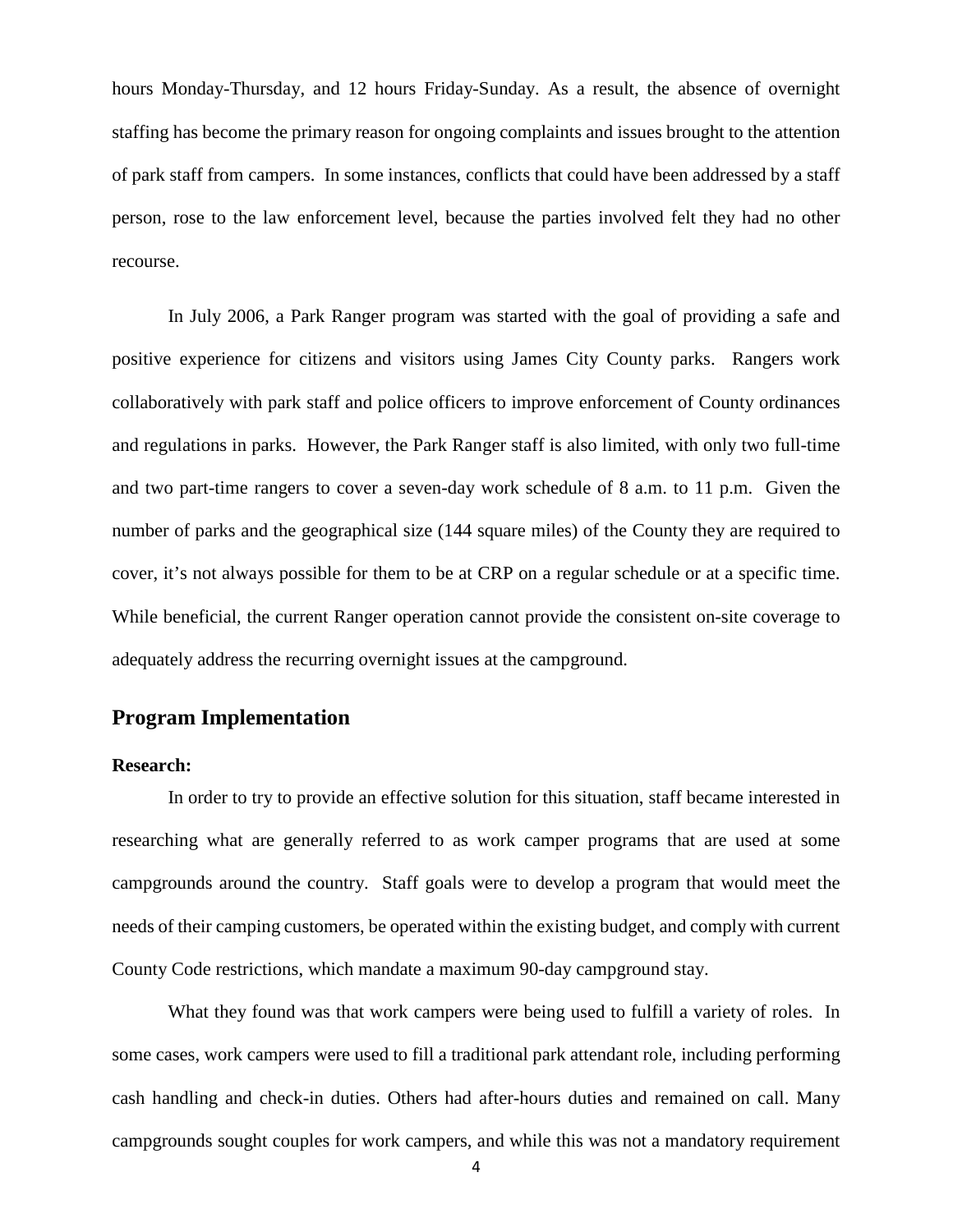for the CRP program, it was included in the selection criteria in order to have some flexibility and recruit the largest pool of applicants possible. While the roles performed by the work campers varied greatly in the programs studied, the CRP program that was developed appeared to be within the reasonable expectations for most of the programs researched. Encouraged by their findings and program outline, staff proceeded to put the details of the program together.

#### **Program Details:**

The 2018 summer season was selected to operate this program, in order to provide coverage during the months with the highest campground attendance and the most popular holidays that occur during the camping season (Memorial Day, Independence Day and/or Labor Day). This time frame also met the County Code restrictions for a maximum stay of 90 days.

An RV site was chosen that would be easily visible and identifiable for campground customers needing assistance from the hosts.

Responsibilities for each party were determined as listed below, and the Campground Hosts were responsible for performing the following duties (after 5 p.m. on Wed./Thu./Sun; and after 8 p.m. on Fri./Sat.):

- Serve as an on-call point of contact for campers throughout the night;
- Direct campers who checked in after-hours to their campsites;
- Respond to noise violations;
- Check, clean and stock bathhouses at 9 p.m. each evening;
- Perform a walkthrough of the campground at 10 p.m. to ensure quiet-hour rules were being followed.

In return for performing these duties, James City County Parks & Recreation would provide the Campground Hosts with the following:

• A full hookup RV site for the duration of the program, at no cost;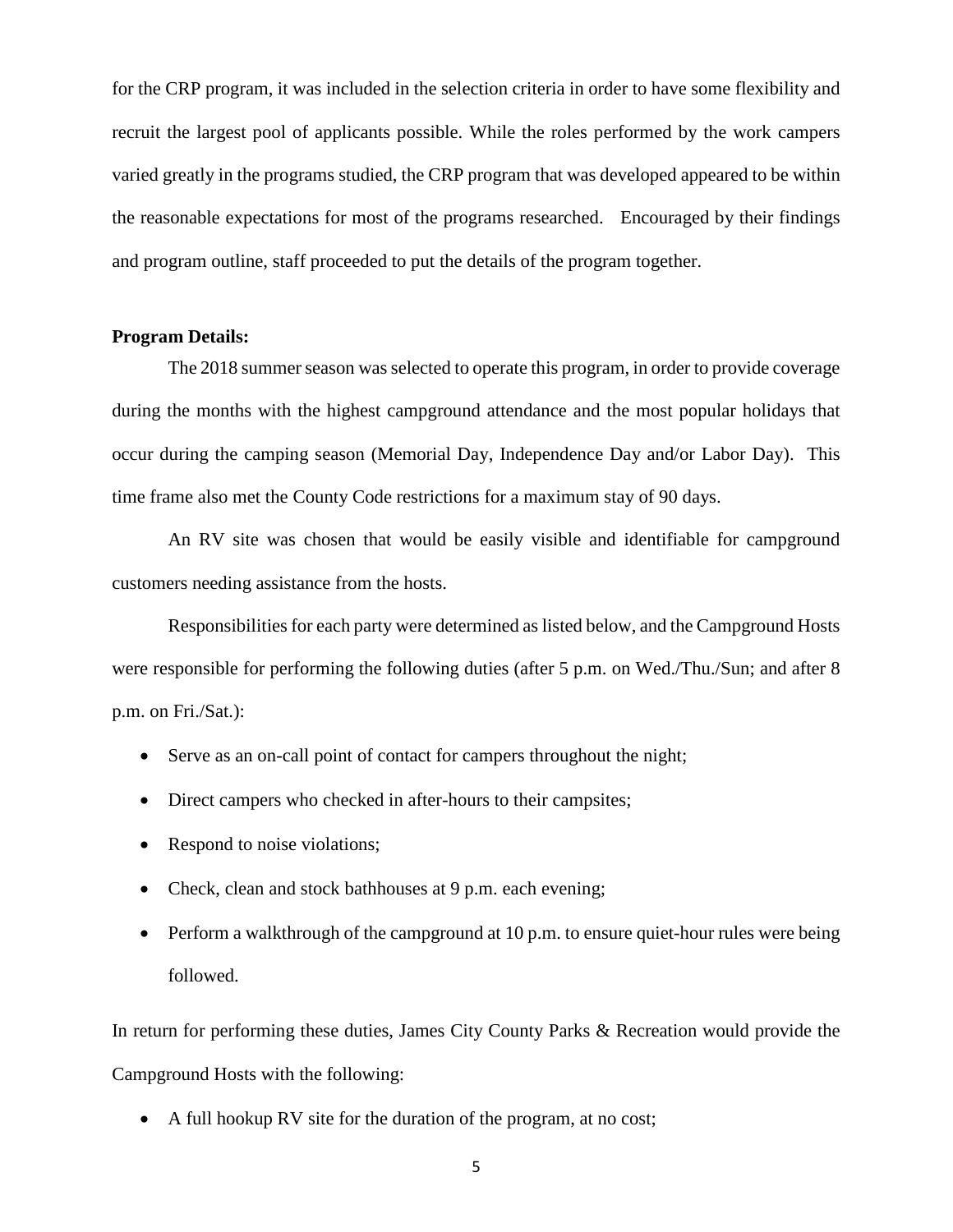- All necessary training to perform volunteer responsibilities;
- A cell phone to be used for contacting Dispatch when necessary, and to receive calls from campers.

#### **Recruiting/Selection:**

The Campground Host position was advertised on the County website and social media pages, and flyers were posted at CRP. A sample of the advertisement conducted for the program from the County's social media page is shown below.



An application was linked to the County website, and an advertisement was posted on the employment page. A total of six people applied, with three being interviewed. The selected candidate was chosen based on experience in similar volunteer or paid positions, availability, possession of an RV in suitable condition with current tags, inspections, and insurance documents, and a successful reference/background check.

Due to the time involved with interviewing and dates of availability for the selected candidates, the Campground Host couple was on-site from June 16-September 13, 2018.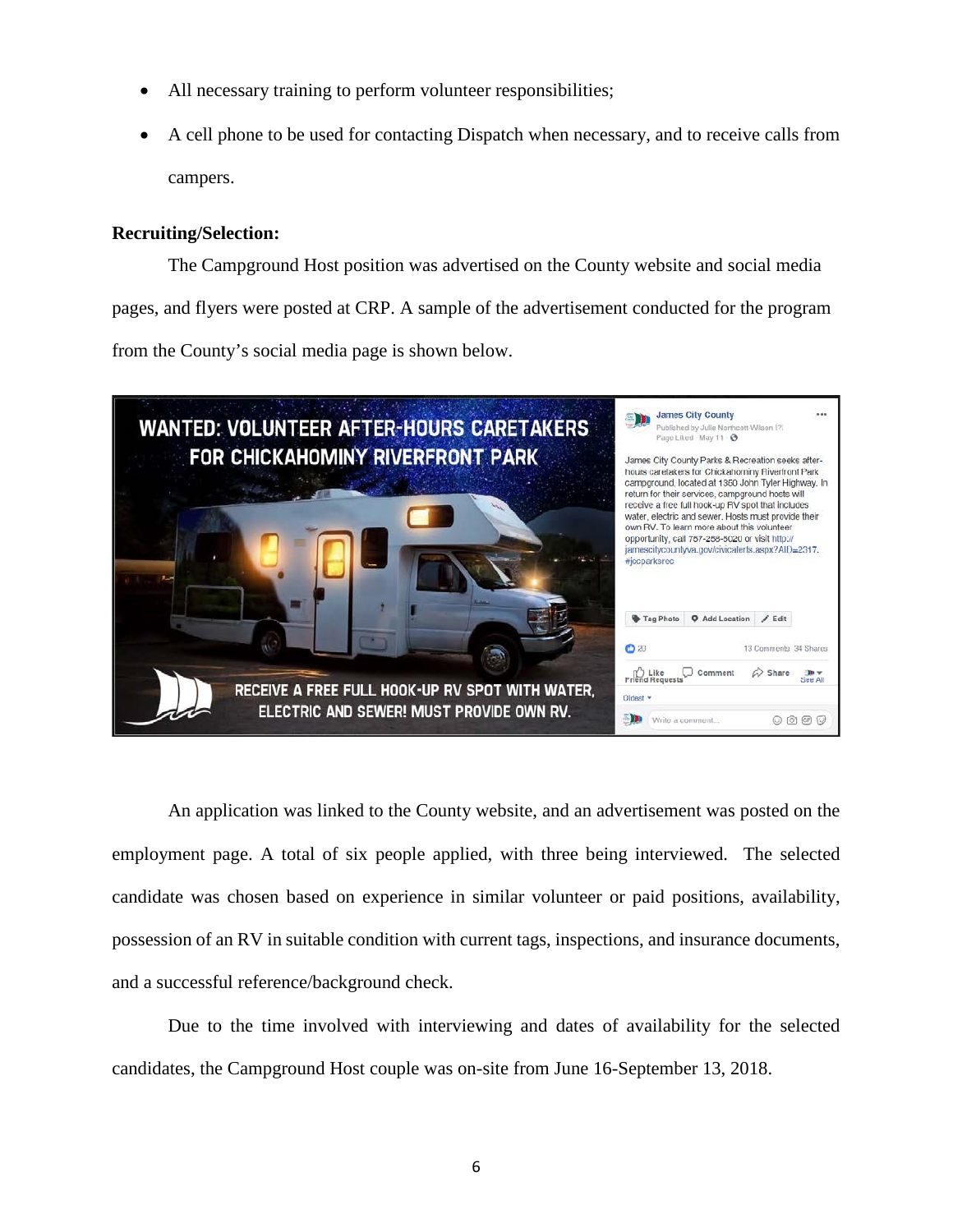#### **Training:**

Prior to performing job duties, the Campground Hosts received a thorough orientation and training

from the Park Coordinator, covering material from the following information sources:

- James City County Volunteer Manual;
- Chickahominy Riverfront Park Operations Manual;
- James City County Code Section 16;
- James City County Parks & Recreation Policies and Procedures;
- On-site training with a tour of CRP and instructions on cleaning procedures; and,
- Protocols for what agency/person should be called under various circumstances

#### **Program Cost/Staffing:**

No additional operating budget funding was needed to implement this program. Using a

cost/benefit projection, it was determined that there was a positive cost/benefit to the Volunteer

Campground Host program. Those calculations are as follows:

Loss of Potential Revenue: Monthly rate of campsite x 3 months  $=$  \$1,875.00

| Monetary Value of Volunteer Campground Host:                                    |                               |              |
|---------------------------------------------------------------------------------|-------------------------------|--------------|
| Reduction of existing evening shifts* $(156 \text{ hrs. x } $11.87/\text{hr.})$ | \$1,851.72                    |              |
| Volunteer hours** $(97.5 \text{ hrs. x } $27.50***)$                            |                               | \$2,681.25   |
|                                                                                 | Total Gross Value: \$4,532.97 |              |
| <b>Minus Potential Revenue Loss</b>                                             |                               | $-$1,875.00$ |
|                                                                                 | <b>Net Value:</b>             | \$2,657.97   |

\*staff hours were reduced to eliminate double coverage \*\*excludes hours for on-call availability overnight \*\*\**Independent Sector's* 2018 Virginia Average Hourly Rate for Volunteer Hours

#### **Program Results:**

#### *Staff Feedback*

Overall, staff members within the Parks Division felt the program was successful and beneficial in many ways, but most importantly, to our customers. Reviewing records from the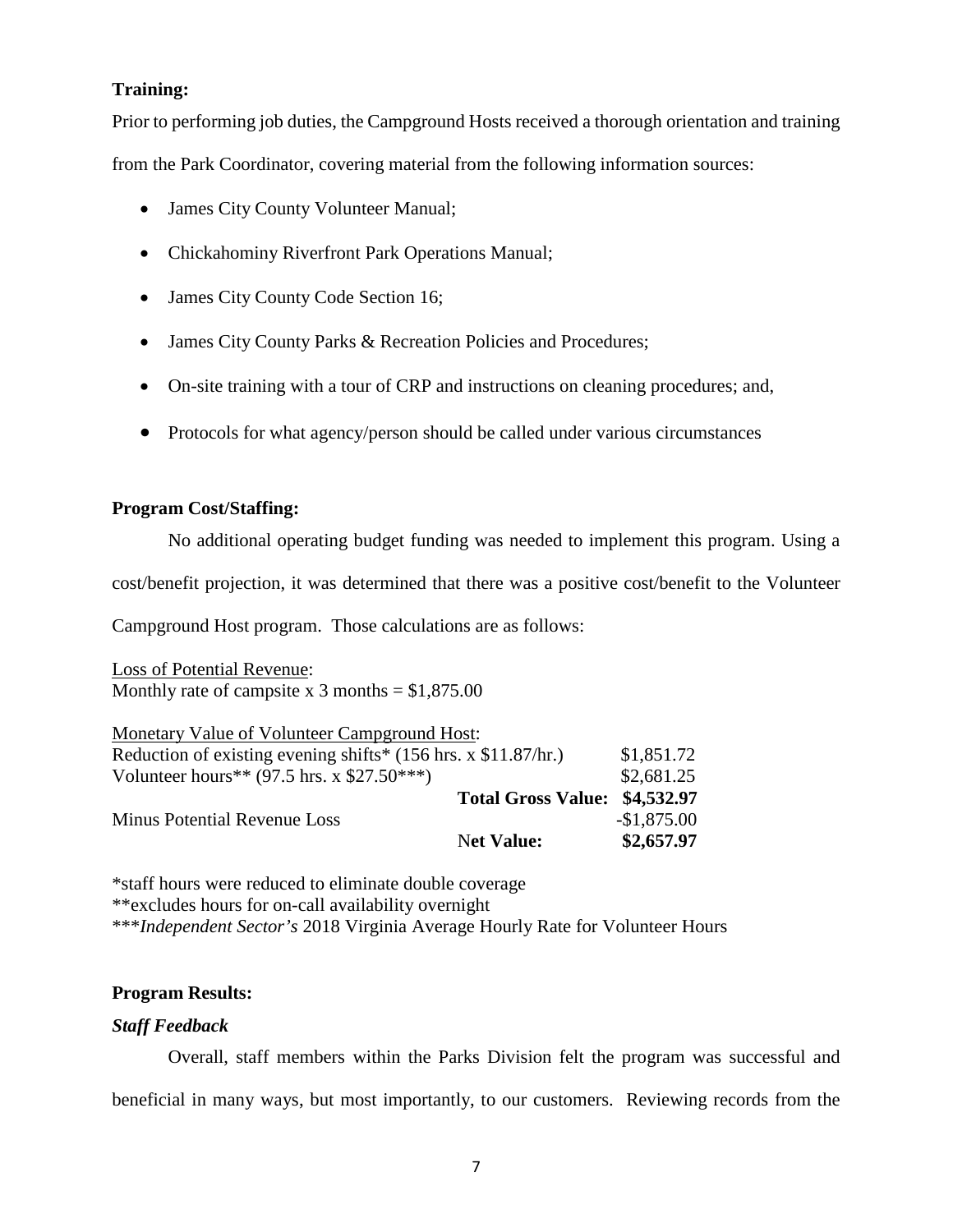previous five-year period (2013-2017), there were an average of 3.2 incident reports per year filed during the same operational period of the 2018 campground host program (June 16-September 13). By comparison, the host filed 9 incident reports on issues occurring after-hours. Although there was an increase in the number of reported incidents, staff thought this was a positive result of the program, since it provided a clearer and more informative picture of what actually takes place at CRP after staff shifts end for the day.

The Chief Park Ranger indicated that he and his staff made fewer calls to CRP to address noise complaints because the campground host was able to intervene successfully before having to involve law enforcement. He also commented that the Campground Host helped campers who were checking in after-hours to find the correct campsite – an issue that had been a problem in the past, especially when the campground was at high capacity. This greatly reduced conflicts and confusion about campsite assignments between campers.

The Park Operations Coordinator received fewer complaints about bathroom cleanliness in the evening hours; heard positive comments from campers about having an on-site point of contact for questions/issues; found out that people were stealing firewood from the vendor's storage box; and, that speeding in the park was more of an issue than previously thought.

#### *Campground Host Exit Interview*

Overall, the Campground Hosts thought the program was received very well, operated smoothly and should continue in the future. Their feedback made note of the following:

- Campers were responsive and respectful to their requests to observe quiet hours when they heard noise and/or when they received noise complaints from other campers.
- Cleaning and checking the bathhouses later in the evening was helpful as they frequently needed maintenance attention after campers used them prior to going to bed for the evening. Nighttime bathhouse checks also revealed lights that were burned out and, on one occasion, some illicit behavior taking place.
- Many people were assisted with after-hours check-in and campsite location since they had forgotten what spot they reserved. Staff response to provide the hosts with a list of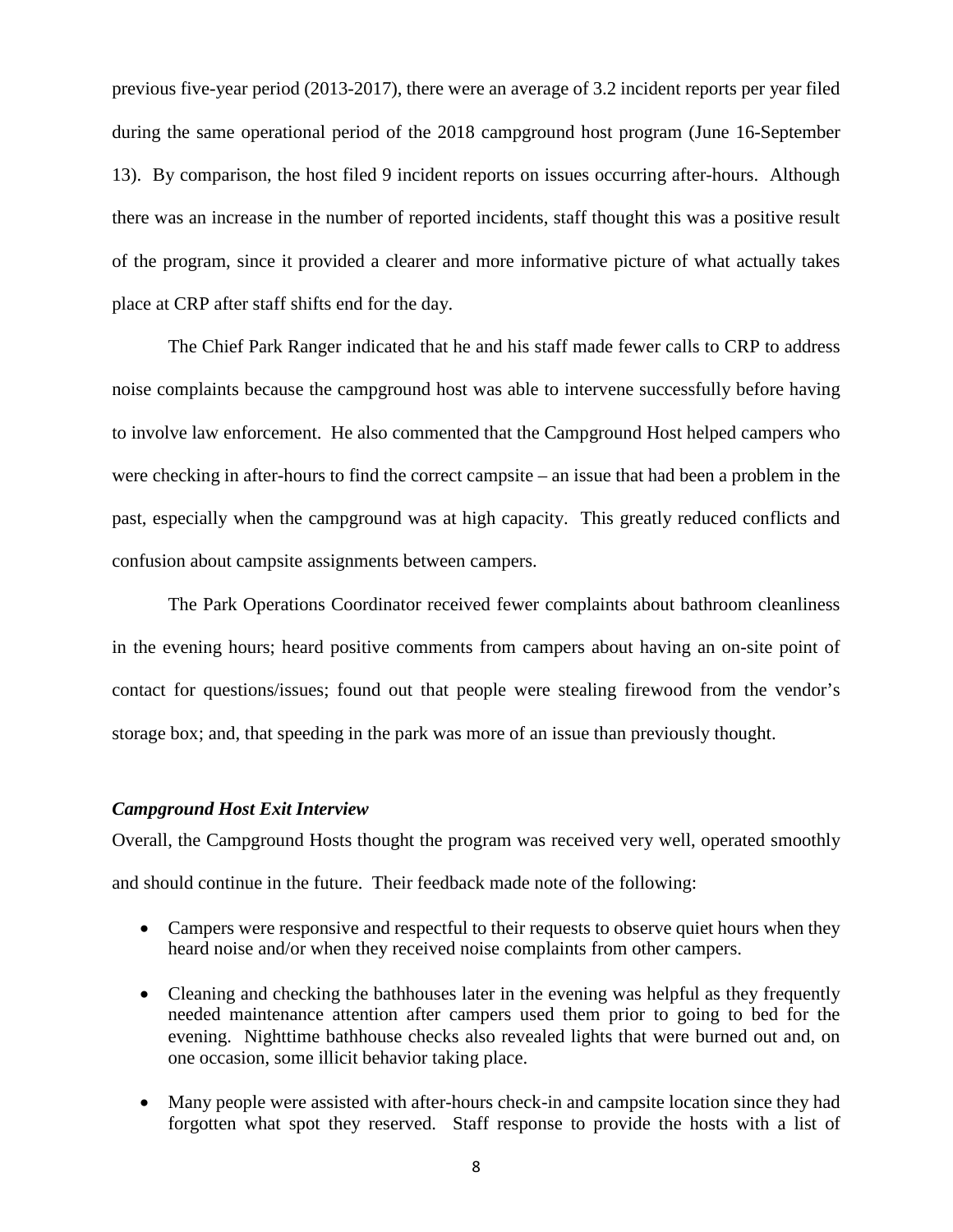campsite reservations and posting the same at the office was most helpful in reducing the confusion caused by this situation. They also assigned spots to campers who arrived afterhours without reservations.

- Speeding was a regular issue and, although there are speed bumps on the roadways, more should be done to maintain the speed limit. Speeding was a safety concern for children in the campground, and Campground Hosts witnessed a couple of near-misses between vehicles/pedestrians. (They found that most speeders were younger drivers who were associated with the Boat Club facility in CRP.)
- They caught people stealing firewood on two different occasions and had reason to suspect that some toilet paper was stolen from a supply closet.
- Several electrical issues were investigated concerning the power pedestals for campers. Those that could not be fixed were reported to staff to resolve, and a list of lights that were not working on several power pedestals was also provided.
- Many inquiries/concerns were addressed about hurricane evacuation procedures when the early track of Hurricane Florence was initially expected to have a major adverse weather effect on the area.
- Questions were answered about setting up and operating RVs from people who were new to this type of camping.
- A small community of homeless people were observed regularly using the parking lot near the pool overnight; Campground Hosts reported it to park staff for information purposes and response, if necessary.
- They found CRP staff were very supportive of their requests and appreciated their responses to issues they brought to their attention. Most concerns brought to staff were addressed in a timely manner.
- The recommended that the Campground Host operation be provided from Memorial Day to Labor Day weekend in order to provide the most benefit to campers using CRP.
- Suggested that the CRP computer system needs to be improved (an acknowledged infrastructure need already identified by County staff at this location). They would have liked to view campground check-ins in real time in order to assist campers after-hours.
- Although their initial work schedule was set as Tuesday-Saturday, with Sunday and Monday off, they found that they "worked" every day because campers would contact them for assistance since they were on-site and accessible. They did not mind the "off-days" contact and accepted it as part of being the CRP host.

Taking in consideration all of the financial information and feedback we received about this

program, we found it a successful, affordable and sustainable way to provide quality customer

service to our campground patrons. For 2019, this program has been expanded by securing two